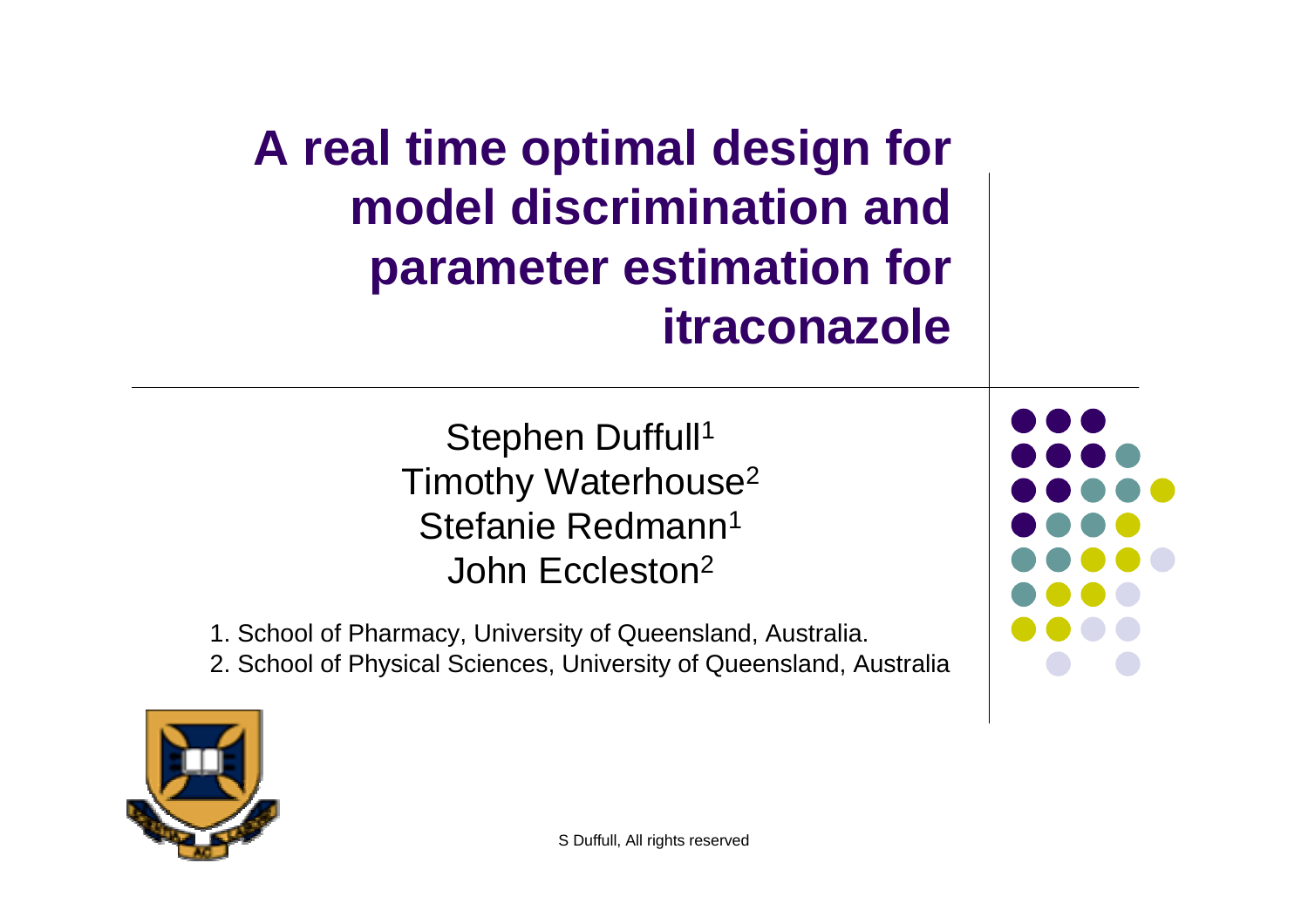### **Introduction**



- Approximately 10% of patients who have cystic fibrosis (CF) develop allergic bronchopulmonary aspergillosis – an allergic reaction to antigens on the surface of the pathogen
- $\bullet$  Itraconazole is one of the drugs of choice for the treatment of *Aspergillosis* spp infections.
- $\bullet$  At present very little is known about the pharmacokinetics of itraconazole in patients with CF – but limited information support the use of higher doses than other patient groups
- $\bullet$ Itraconazole has an active metabolite (hydroxyitraconazole)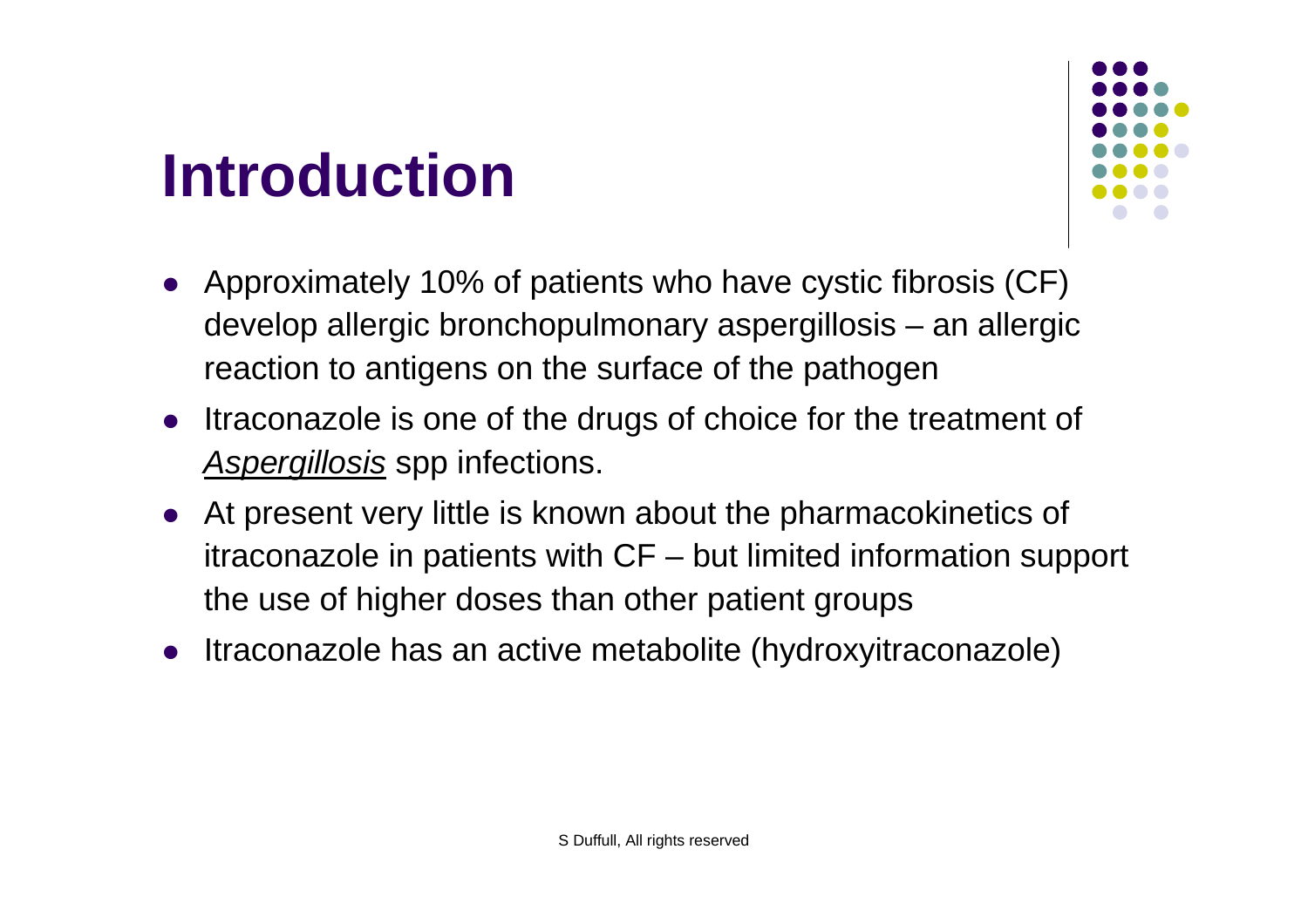## **Capsule or solution?**



- $\bullet$  Both a capsule and solution are available standard treatment involves the capsule only.
- $\bullet$  Limited data suggest that the solution provides a considerably greater rate and extent of absorption than the capsule
- Also... the solution does not appear to be affected by the presence of food (cf the capsule)
- The most appropriate dosing of the solution in patients with CF has not been determined…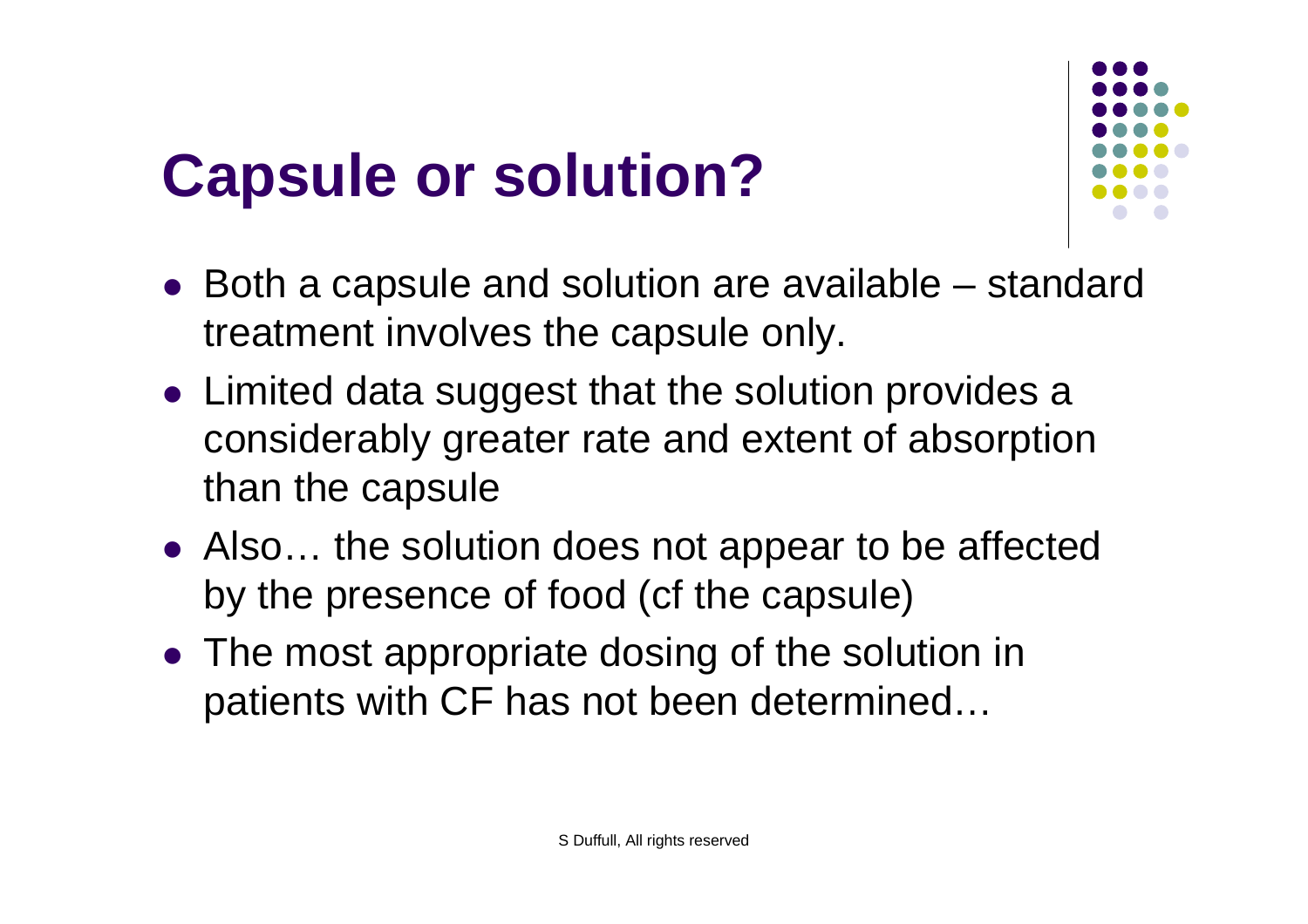### **Aim**



 $\bullet$  To choose an experimental design (set of elementary designs) for model selection and efficient estimation of relevant parameters for itraconazole and hydroxyitraconazole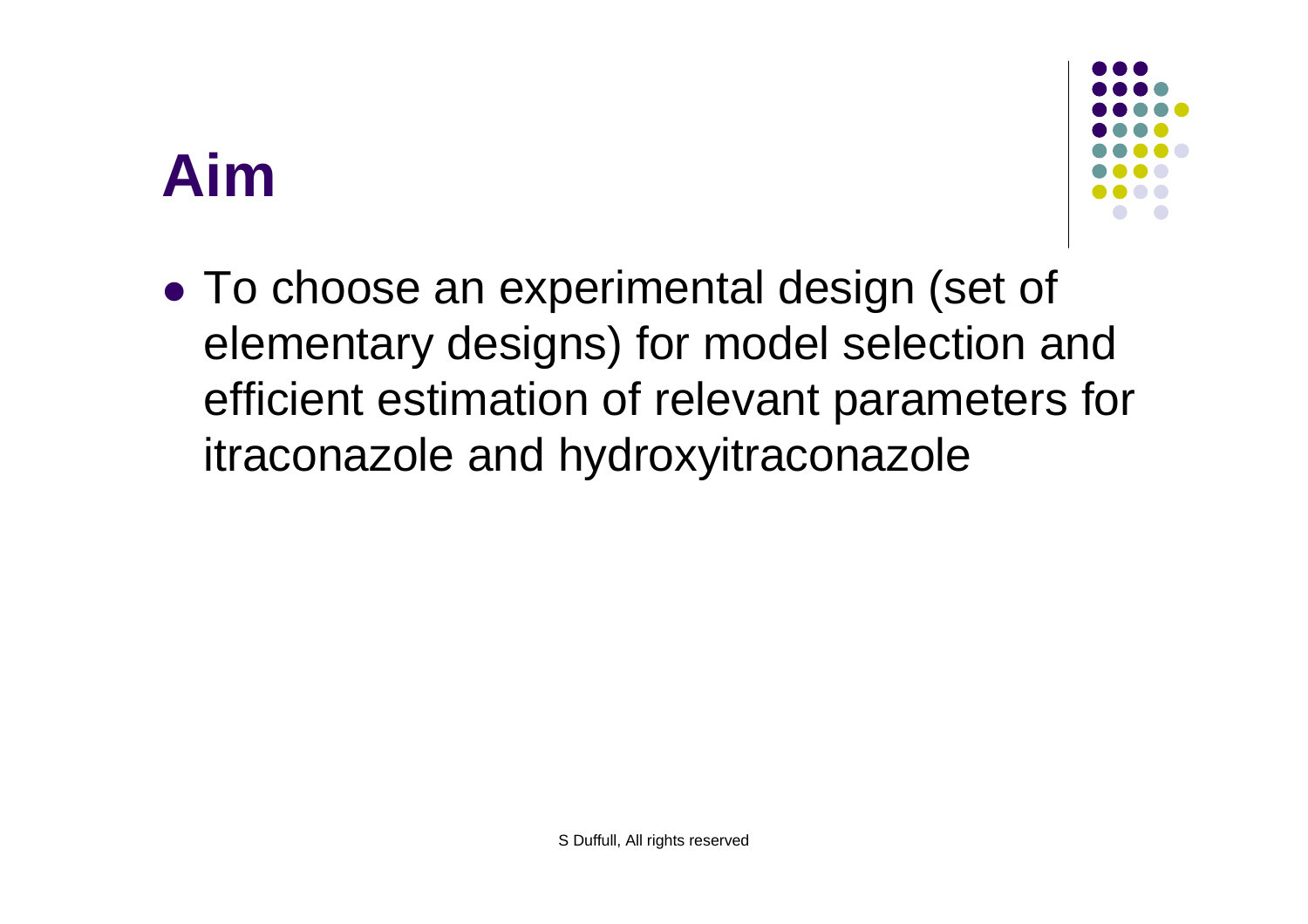### **Prior information**



- $\bullet$  Data were available from 4 studies of itraconazole and 1 described both itraconazole and hydroxyitraconazole
	- $\bullet$ Koks et al. Ther Drug Monit 2003;25:229-233
	- $\bullet$ Barone et al. Antimicrob Agents Chemother. 1993;778-784
	- $\bullet$ FDA web site (x 2 documents)
- $\bullet$  The model for itraconazole and hydroxyitraconazole were described by 2 linked compartmental models
- $\bullet$  Data from Barone et al., suggested that the elimination of itraconazole from the central compartment was non-linear (this has been supported in other studies)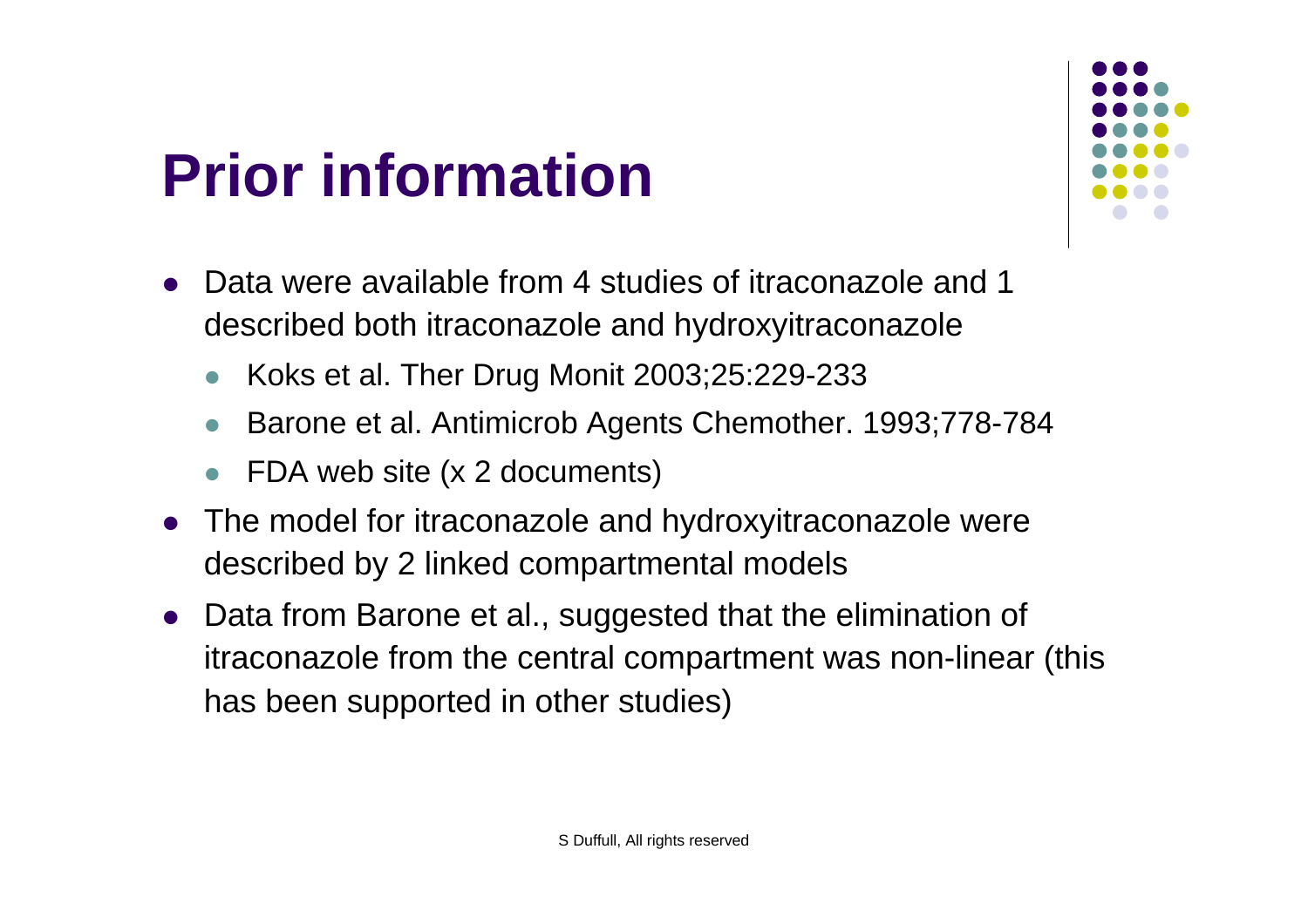# **Clinical application**



- A maximum of 30 patients are to be recruited
- A maximum of 4 samples per patient per occasion
- The study would be a single dose cross-over with capsule 200 mg followed by solution 200 mg
- A minimum washout period of 72 hours would be observed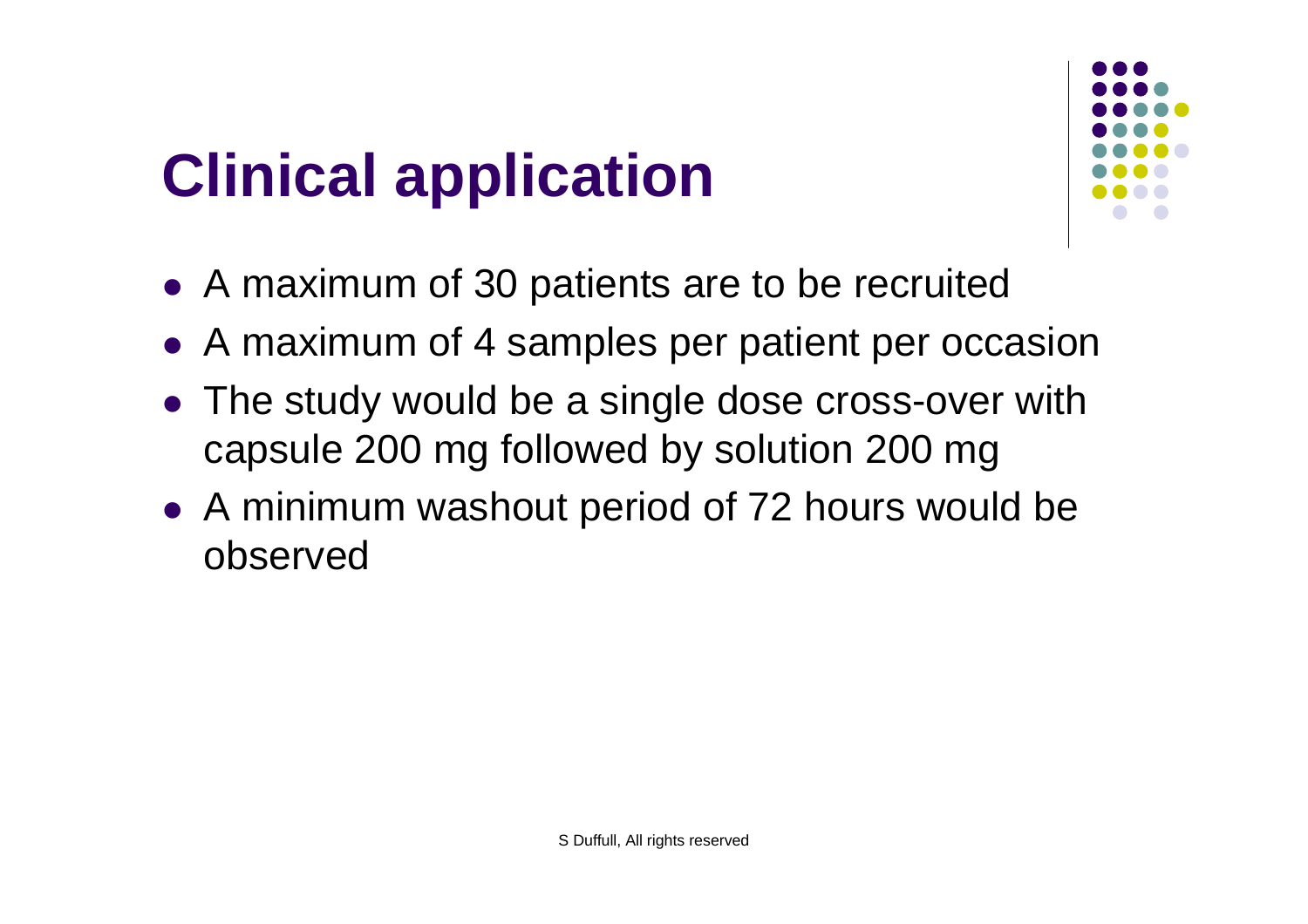

S Duffull, All rights reserved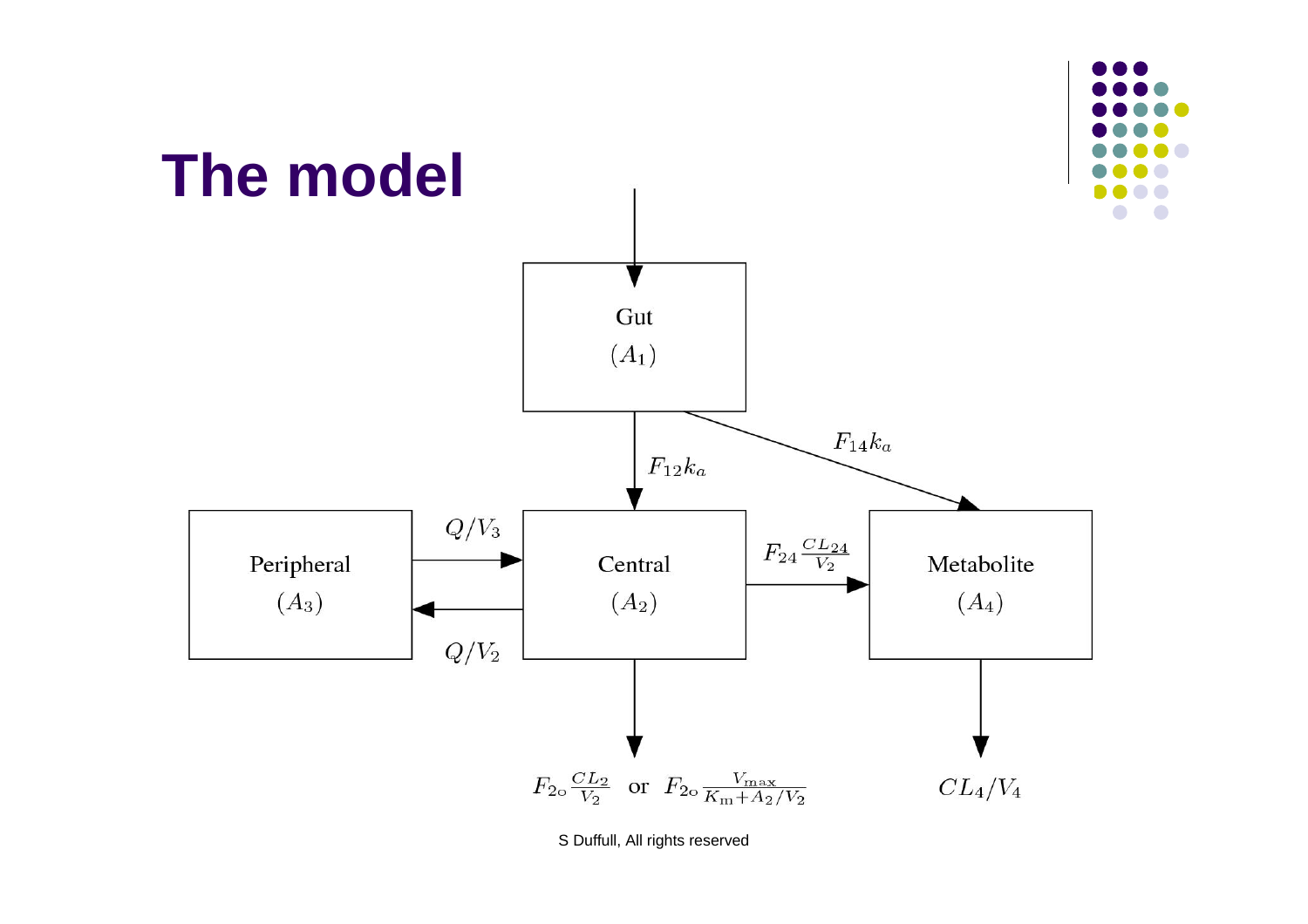### The ODE's



$$
\frac{dA_1(t)}{dt} = -F_{12}k_aA_1(t) - F_{14}k_aA_1(t)
$$
\n
$$
\frac{dA_2(t)}{dt} = F_{12}k_aA_1(t) + \frac{Q}{V_3}A_3(t) - \frac{Q}{V_2}A_2(t) - F_{24}\frac{CL_{24}}{V_2}A_2(t)
$$
\n
$$
+ \begin{cases}\n-F_{20}\frac{CL_2}{V_2}A_2(t) & \text{Model 1} \\
-F_{20}\frac{V_{\text{max}}}{K_{\text{max}}+A_2(t)/V_2}A_2(t) & \text{Model 2}\n\end{cases}
$$
\n
$$
\frac{dA_3(t)}{dt} = \frac{Q}{V_2}A_2(t) - \frac{Q}{V_3}A_3(t)
$$
\n
$$
\frac{dA_4(t)}{dt} = F_{14}k_aA_1(t) + F_{24}\frac{CL_{24}}{V_2}A_2(t) - \frac{CL_4}{V_4}A_4(t)
$$
\n(4)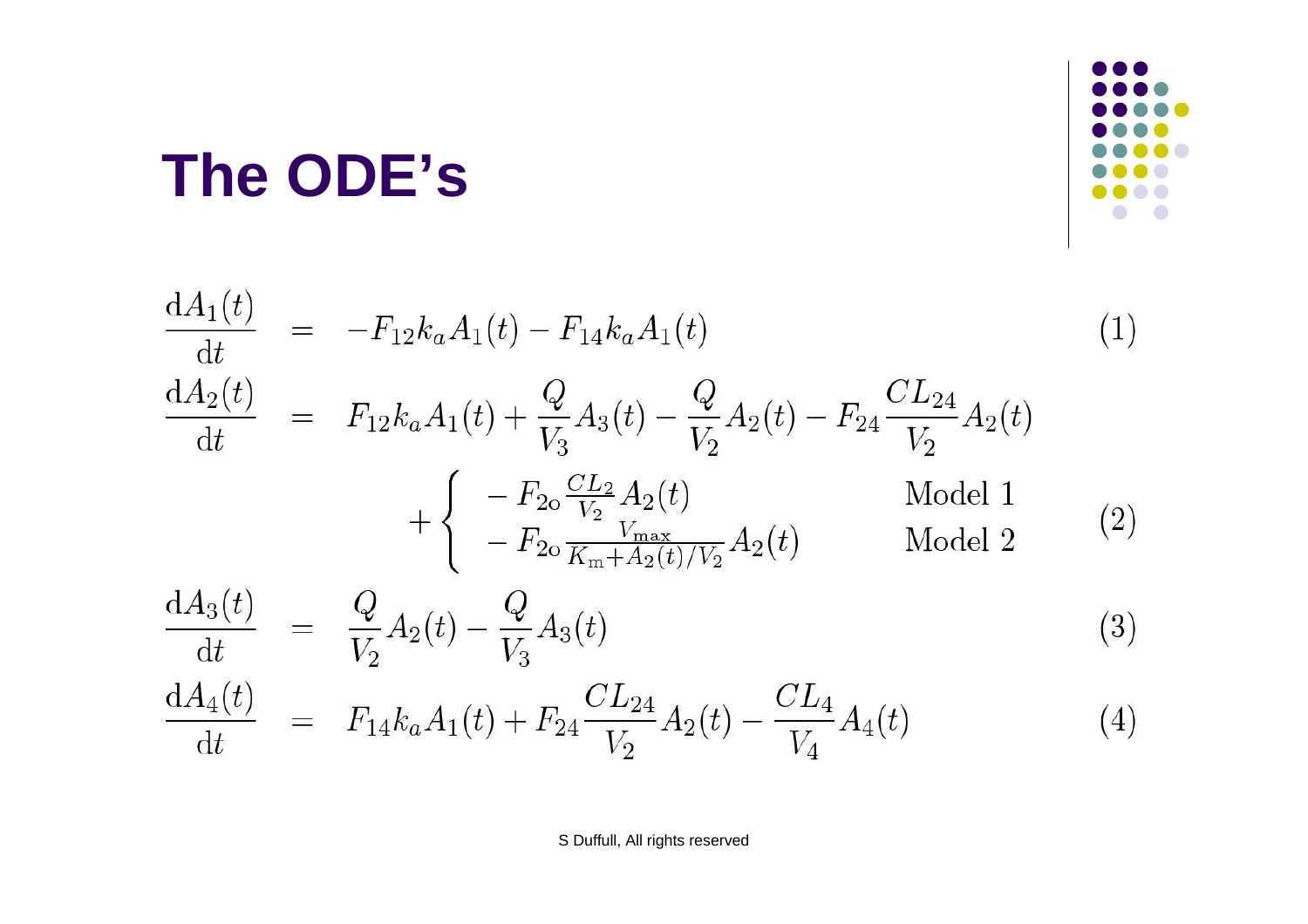### **PK profiles**



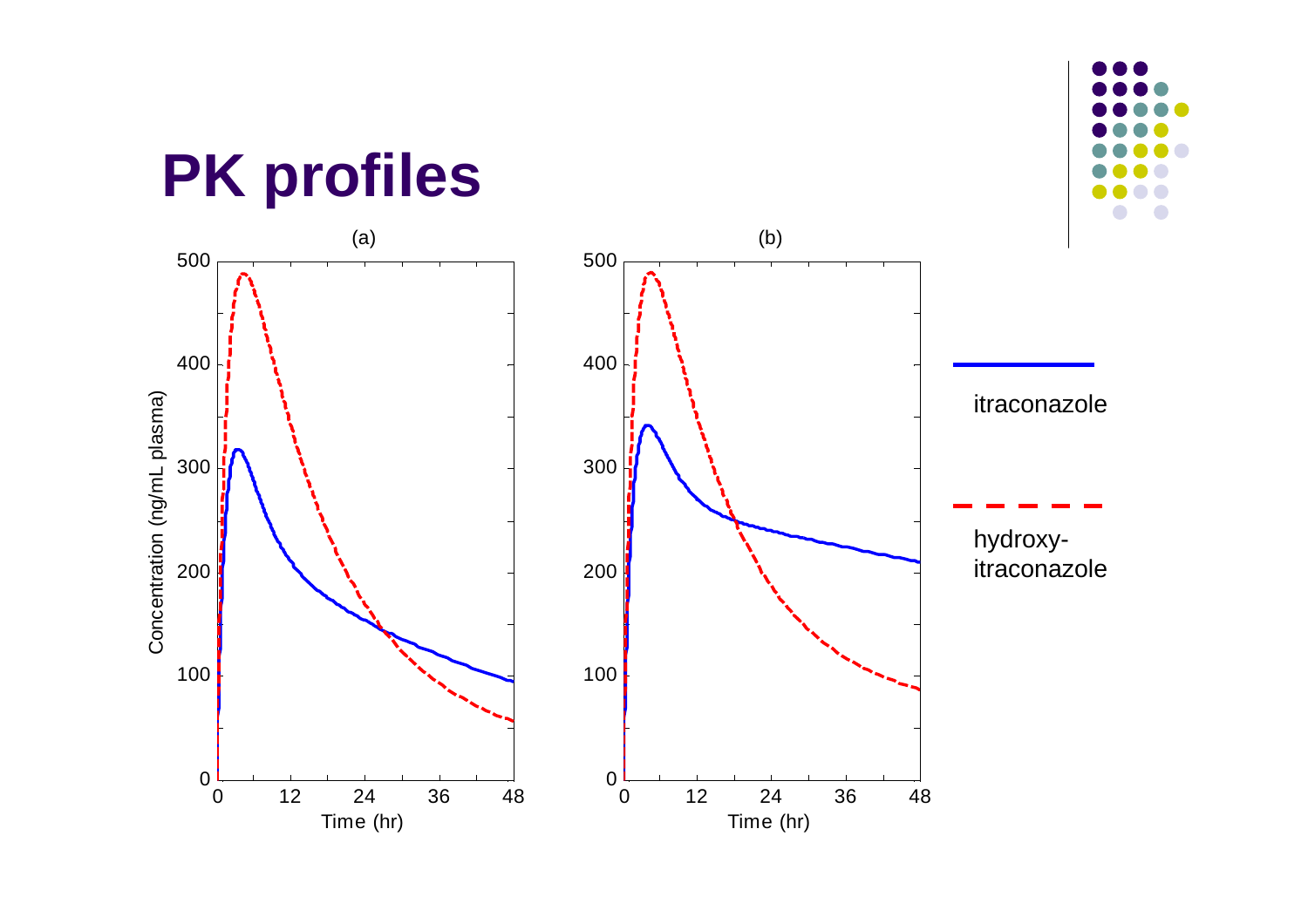### **Design – the information matrix**

• The information matrix was the same as that provided by Retout et al and was assumed to take the form:

$$
M_F(\psi, \xi_q) \approx \frac{1}{2} \begin{bmatrix} A(E, V) & C(E, V) \\ C^T(E, V) & B(E, V) \end{bmatrix}
$$

where  $\psi$  is a vector of population parameters (fixed and variance of the random effects),  $\xi_q$  is the q<sup>th</sup> elementary design and *C*(*E*, *V*) is a matrix of zeros

Retout et al., Stat Med 2002;21:2623-2639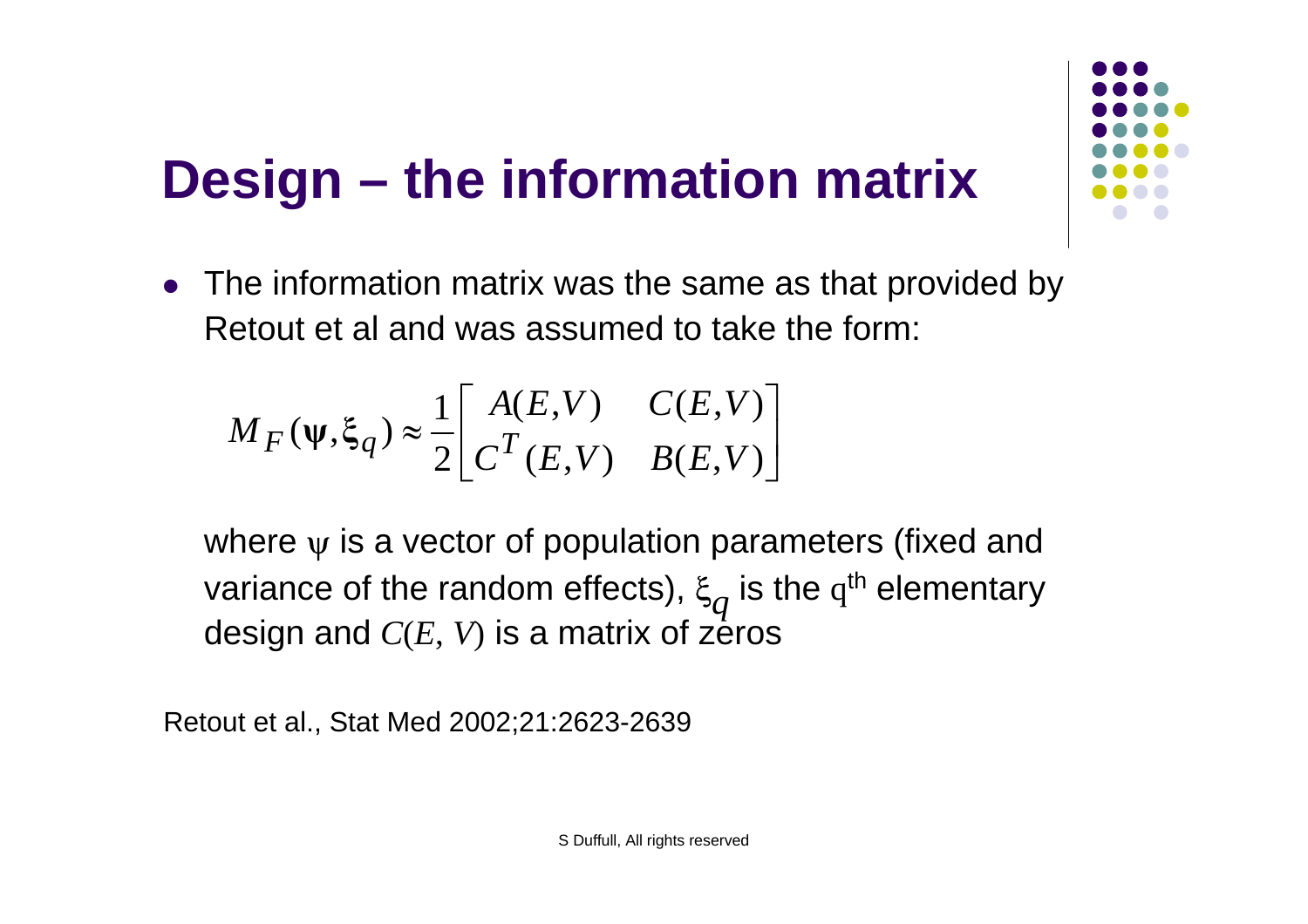#### **Design – multiple responses (parent & metabolite)**

 $\bullet$  Multiple responses (that conform to the same likelihood) for fixed effects model has been described by summing the information matrices over the responses (Draper and Hunter):

$$
M_F(\mathbf{\theta}, \xi) = \sum_{a=1}^{r} \sum_{b=1}^{r} \sigma^{ab} F_a^T F_b
$$

- $\bullet$  Where *<sup>F</sup>* is a vector of first partial derivatives of the response to the fixed effects parameters  $(θ)$
- We extended this form to include fixed and random effects and simplified its computation by using only a single common residual variance

Draper and Hunter. Biometrika 1966;53:525-533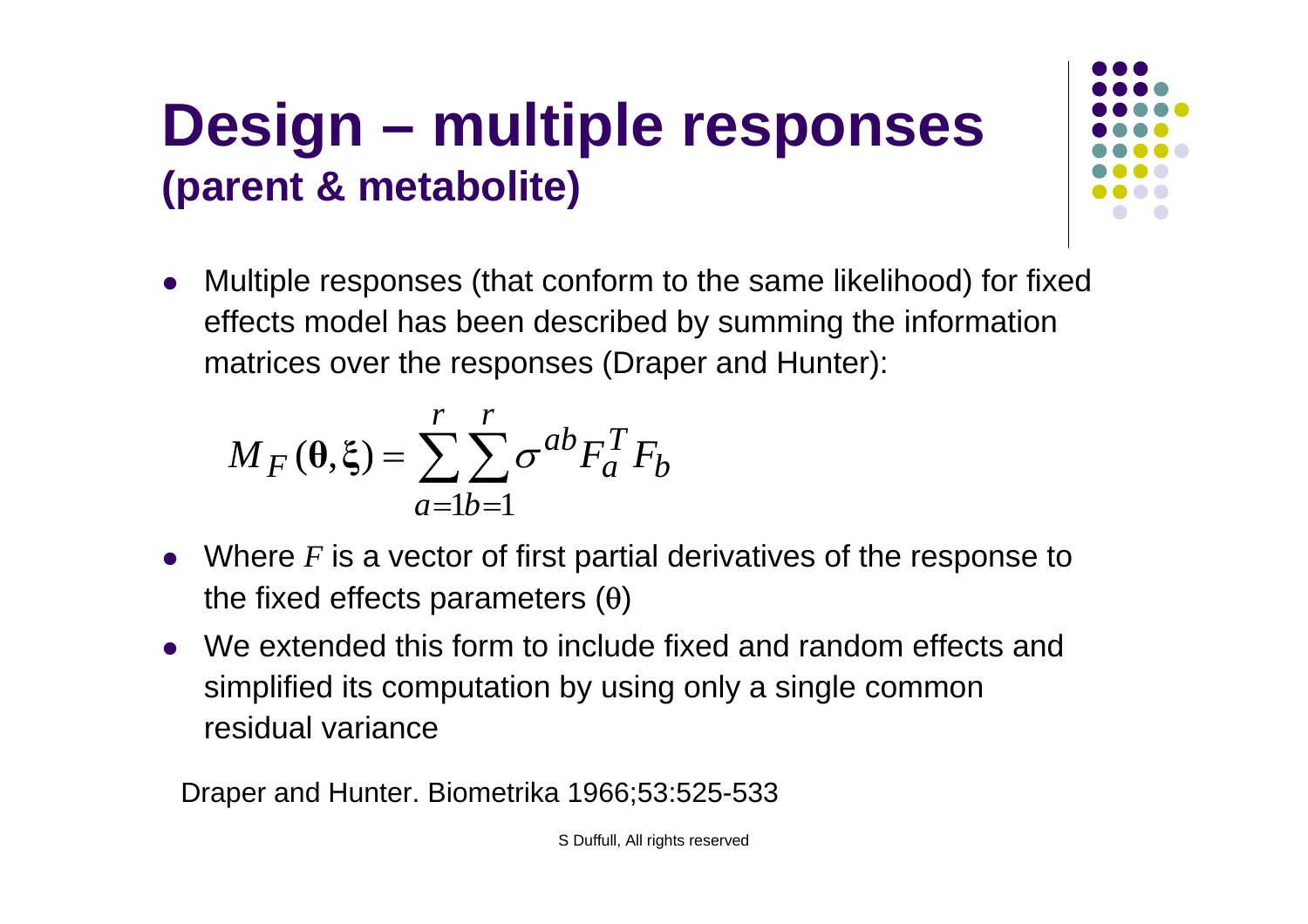#### **Design – competing models (linear, non-linear, capsule, solution)**

- $\bullet$ **Estimation** 
	- $\bullet$  A compound criterion has been described for estimating parameters over a number of competing models (Atkinson & Cox) 2  $11.2 \times 2 \times 1^1$  $P(\psi^1, \psi^2, \Xi) = \left|M_F^1(\psi^1, \Xi)\right|^{\frac{1}{p}}|M_F^2(\psi^2, \Xi)\right|^{\frac{1}{p}}$
- $\bullet$ **Discrimination** 
	- $\bullet$  T-optimality has been described by Atkinson & Fedorov – but is highly computationally intensive and difficult to implement
	- $\bullet$  Waterhouse et al showed that the compound design worked well for discrimination for some models – this was used here

Atkinson & Cox. J R Stat Soc Ser B 1974;36:321-348 Atkinson & Fedorov. Biometrika 1975; 62:57-70 Waterhouse et al. Research Report 106: Centre for Statistics, UQ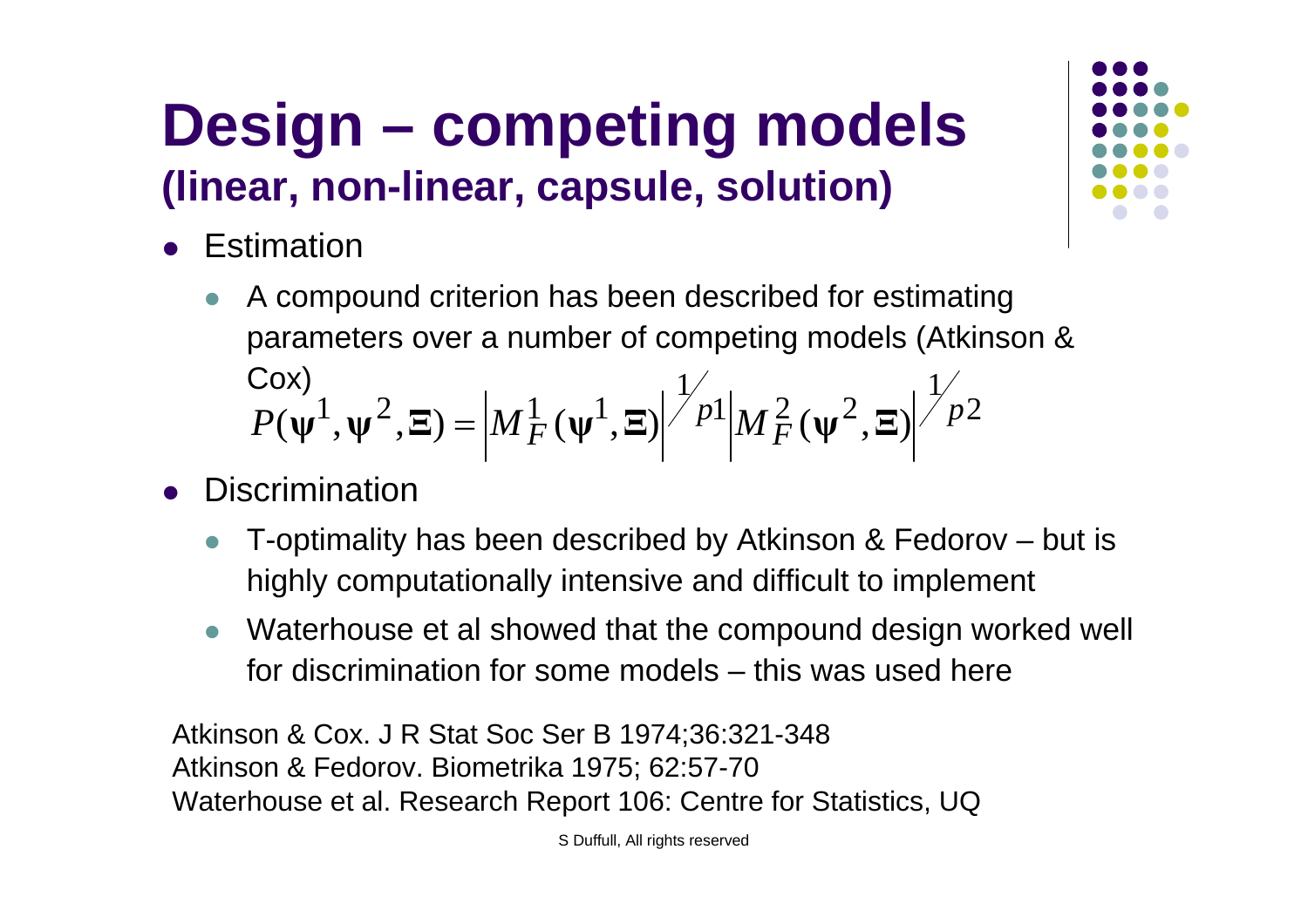## **Execution of optimization**



- $\bullet$  The design was simplified by assuming that:
	- $\bullet$  capsules and solution only differed in terms of the rate and extent of absorption,
	- $\bullet$  the non-linear and linear models differed only in terms of elimination from the central compartment and all other parameters were common.
- Imposed design constraints meant that  $CL_{24}$ ,  $V_3$  and *Q* were not able to be estimated (and were fixed)
- The design was optimized using **POPT.m** with a simulated annealing algorithm (taking 7 days)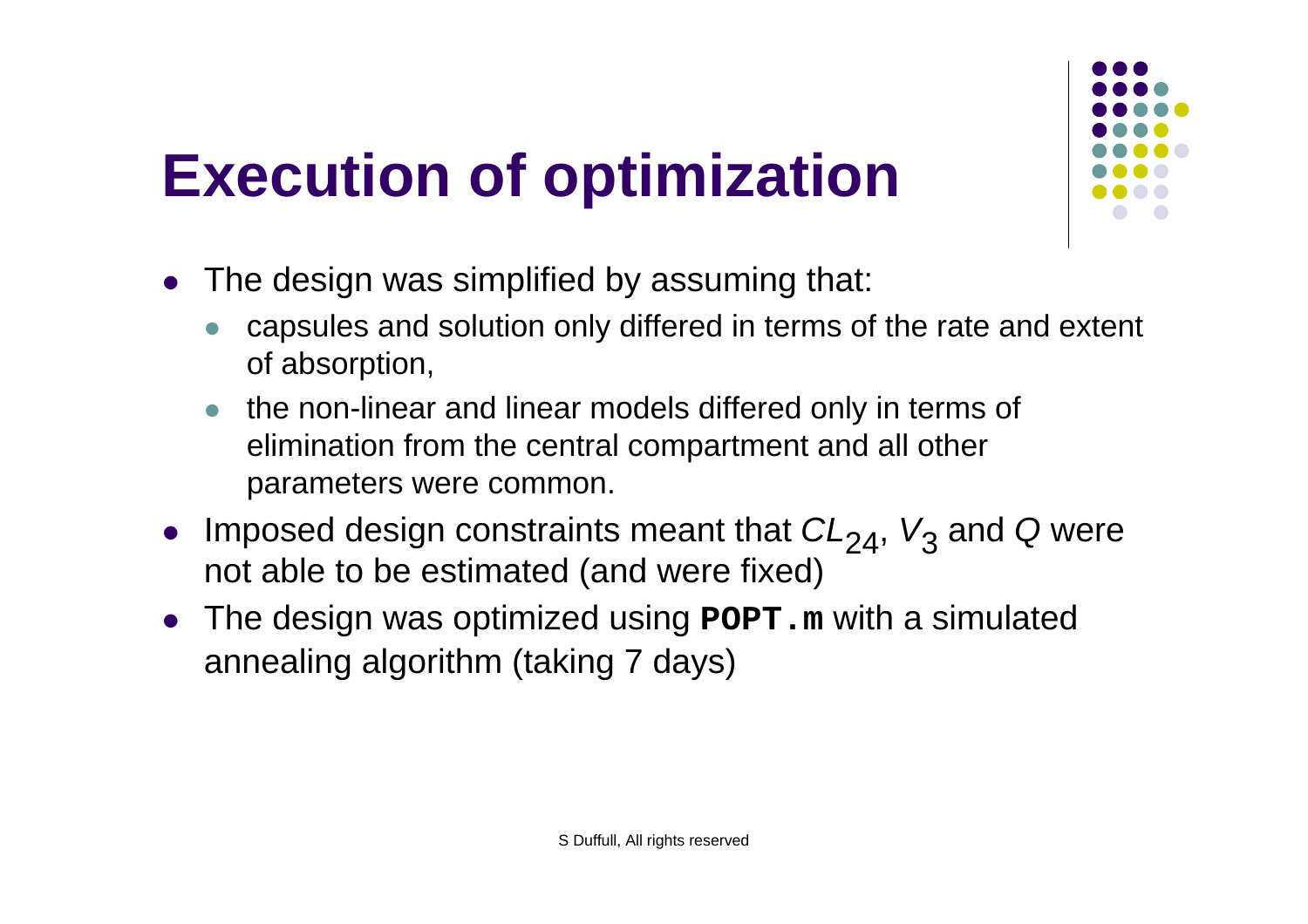#### **Design**



|                |       | Capsule                                      |                                                                                                         | Solution                                     |                                                                                                       |
|----------------|-------|----------------------------------------------|---------------------------------------------------------------------------------------------------------|----------------------------------------------|-------------------------------------------------------------------------------------------------------|
| Group<br>(q)   | $N_q$ | Elementary<br>design<br>$\xi_q^c$ (hrs:mins) | Sampling<br>window<br>(hrs)                                                                             | Elementary<br>design<br>$\xi_q^s$ (hrs:mins) | Sampling<br>window<br>(hrs)                                                                           |
| $\mathbf{1}$   | 10    | 1:14<br>8:56<br>25:49<br>51:45               | $0.1 \rightarrow 3.0$<br>$7.0 \rightarrow 10.0$<br>$24.0 \rightarrow 27.0$<br>$50.0 \rightarrow 53.0$   | 0:17<br>3:55<br>3:56<br>3:56                 | $0.1 \rightarrow 1.0$<br>$3.0 \rightarrow 3.5$<br>$3.5 \rightarrow 4.0$<br>$4.0 \rightarrow 4.5$      |
| $\overline{2}$ | 10    | 6:13<br>9:50<br>29:29<br>29:29               | $5.0 \rightarrow 8.0$<br>$8.0 \rightarrow 11.0$<br>$28.0 \rightarrow 29.5$<br>$29.5 \rightarrow 31.0$   | 0:18<br>4:06<br>4:06<br>72:00                | $0.1 \rightarrow 1.0$<br>$3.0 \rightarrow$<br>4.0<br>$4.0 \rightarrow 5.0$<br>$69.0 \rightarrow 72.0$ |
| 3              | 10    | 8:08<br>28:00<br>72:00<br>72:00              | $7.0 \rightarrow 10.0$<br>$26.5 \rightarrow 29.5$<br>$69.0 \rightarrow 70.5$<br>$70.5 \rightarrow 72.0$ | 0:17<br>4:22<br>27:08<br>72:00               | $0.1 \rightarrow 1.0$<br>$3.0 \rightarrow 6.0$<br>$26.0 \rightarrow 29.0$<br>$69.0 \rightarrow 72.0$  |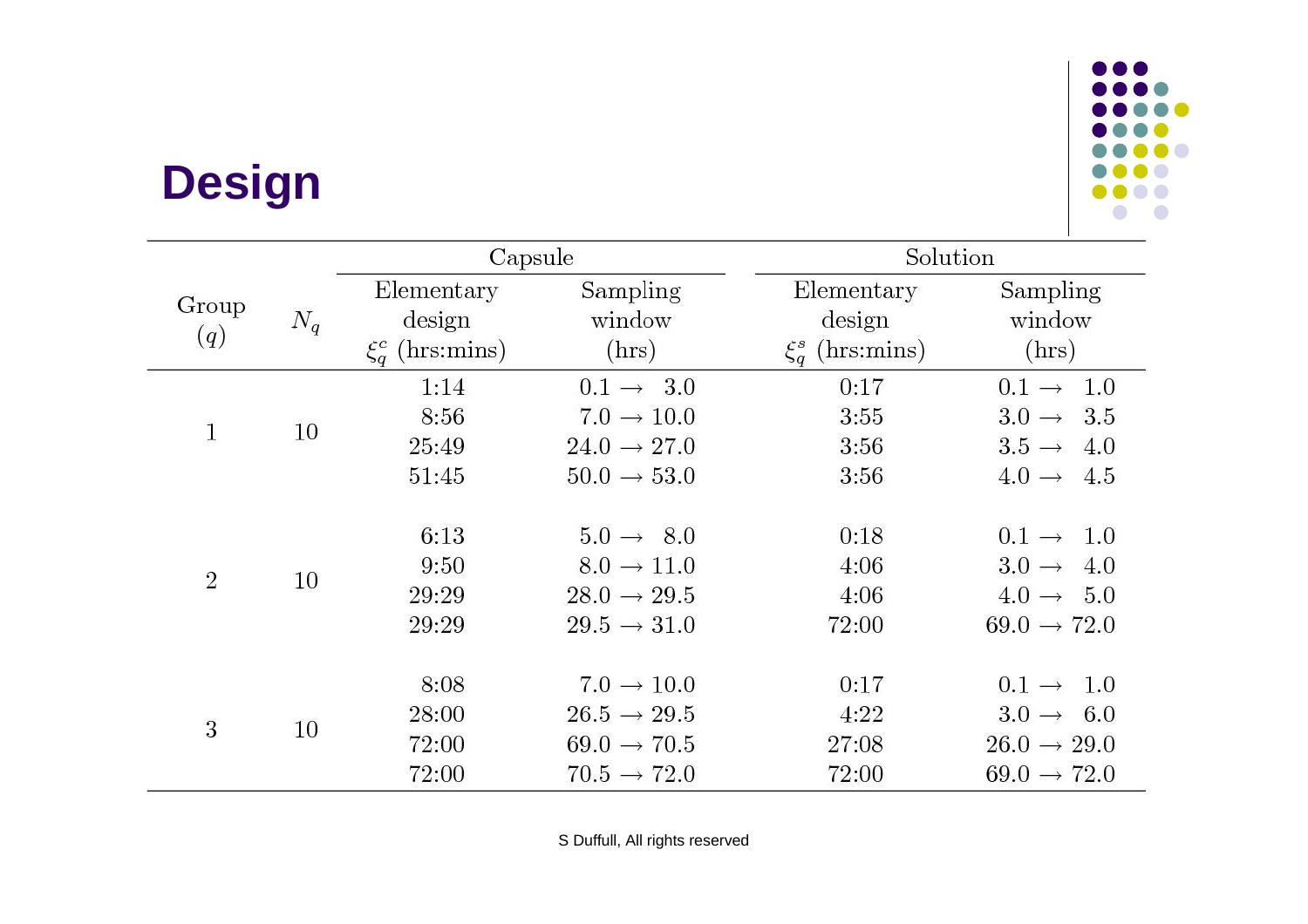### **Design evaluation**



- $\bullet$  The compound optimal design was 96.4 and 95.9% as efficient as the optimal design for either linear or non-linear model alone
- Simulation 100 data sets were simulated under the optimal design from each model and both models fitted to the data using NONMEM (FOCEI)
	- zIn 100% of data sets the NONMEM run converged successfully
	- $\bullet$  In 74% of the data sets simulated under the linear model, the correct model was preferred
	- $\bullet$  In 100% of the data sets simulated under the nonlinear model, the correct model was preferred
	- $\bullet$  The standard error estimates from **POPT.m** were close to the empirical standard deviation of parameter estimates from the NONMEM estimation runs, except for ka and  $\omega_\mathsf{ka}$  which differed by 2-fold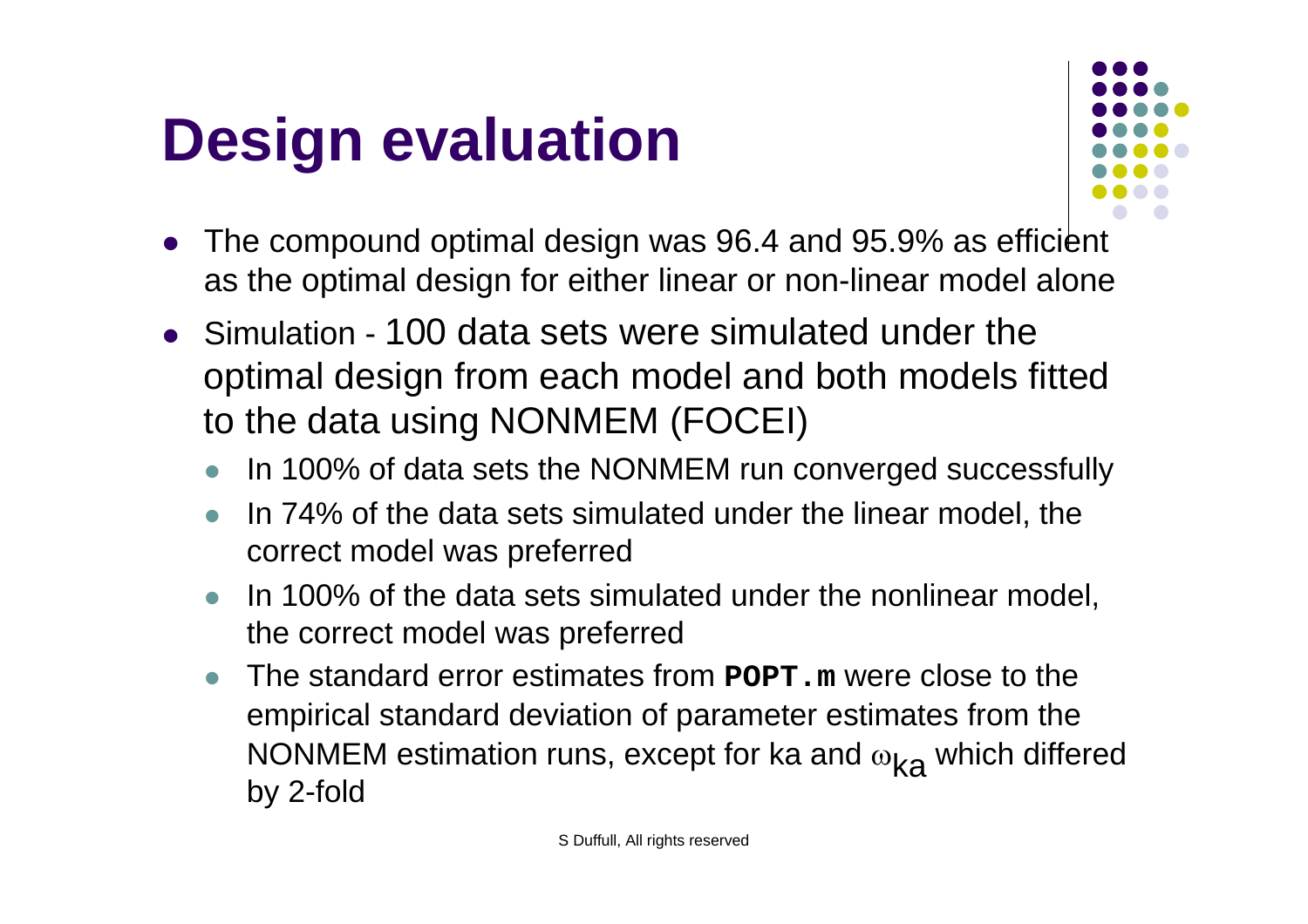### **Discussion**



- $\bullet$  Optimal design procedures can be undertaken under the constraints imposed by time and clinical considerations
- $\bullet$  Designs may be optimized over relatively complex model features including:
	- $\bullet$ Multiple competing models
	- $\bullet$ Models that can be defined only as ODEs
	- $\bullet$ Models that involve multiple response types
- $\bullet$  The compound design criterion appears to perform well for model discrimination and is relatively efficient for estimation
- $\bullet$  Joint design windows can be computed efficiently – to produce clinically meaningful designs
- $\bullet$  Optimality is a real alternative to simulation for designing popPK and popPKPD studies